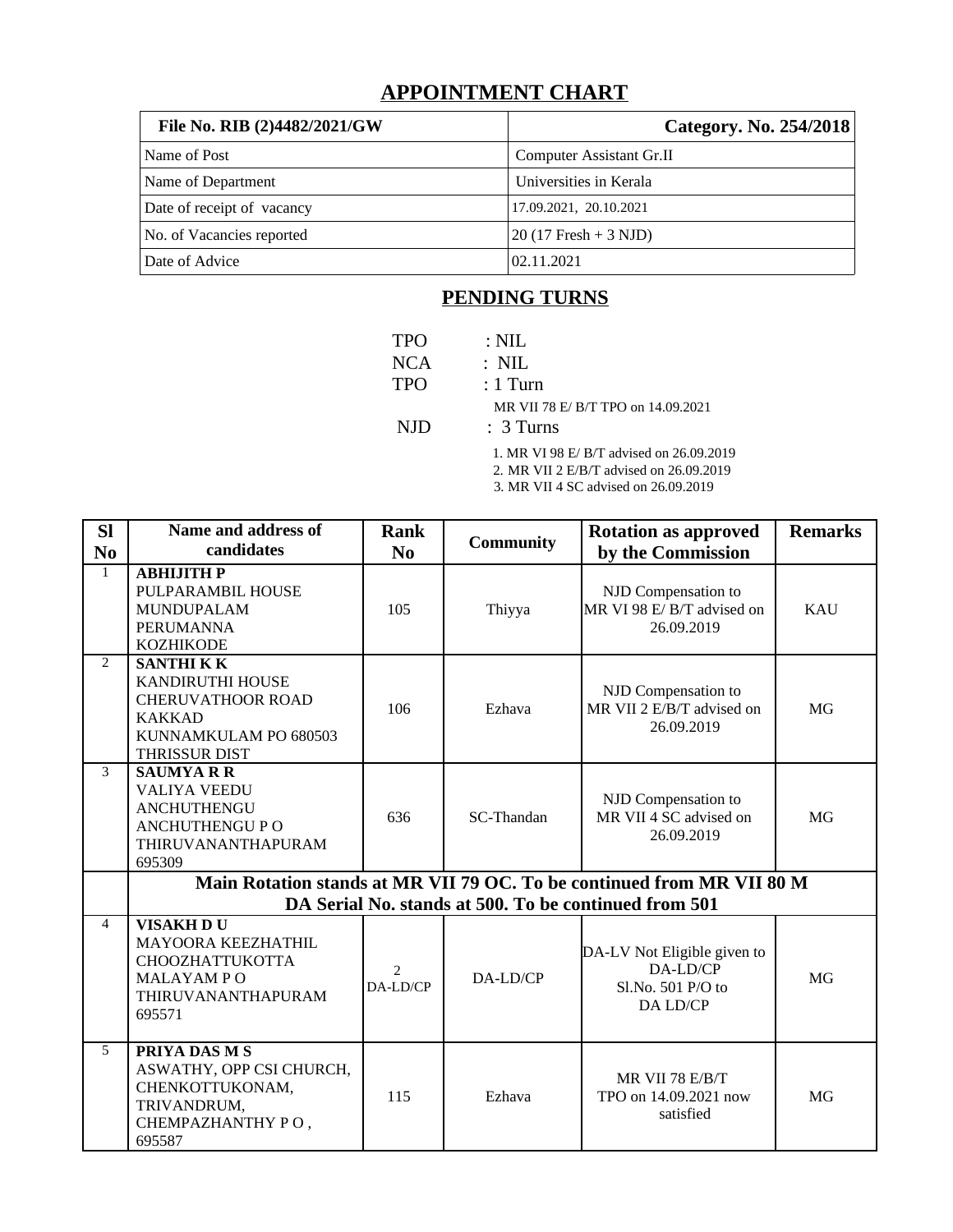| 6              | <b>MUMTHAS B</b><br><b>M M MANZIL</b><br>VAZHODE,<br>THATTATHUMALA PO,<br><b>KILIMANOOR</b><br>THIRUVANANTHAPURAM<br>695614                                                                                                                                                                | 282 | Muslim         | MR VII 80 M     | MG        |
|----------------|--------------------------------------------------------------------------------------------------------------------------------------------------------------------------------------------------------------------------------------------------------------------------------------------|-----|----------------|-----------------|-----------|
| $\overline{7}$ | <b>SARITHA KUMARY R</b><br><b>Permanent Address</b><br><b>SURENDRA BHAVANAM</b><br>ANAYAM KOTTARAKARA<br>ANAKOTTOOR P O 691505<br>KOLLAM<br><b>Communication Address</b><br>PADMA BHAVAN, TC 57/3366<br>KOTTAM PAZHINJI VEEDU,<br><b>MENILAM</b><br>THIRUVALLAM(P O), 695027               | 98  |                | MR VII 81 OC    | MG        |
| 8              | <b>SONIATG</b><br>THAIPARAMPIL HOUSE/419<br>ARATTUVAZHI WARD<br><b>ALAPPUZHA N P O</b><br>ALAPPUZHA - 688007                                                                                                                                                                               | 116 | Ezhava         | MR VII 82 E/B/T | <b>MG</b> |
| 9              | <b>ARYAS</b><br><b>ARYASREE</b><br>BHASINAGAR ULLOOR MCPO<br>TRIVANDRUM - 695011                                                                                                                                                                                                           | 99  |                | MR VII 83 OC    | MG        |
| 10             | <b>SHIJILAK</b><br>THANNIPPARA/49<br>THANNIPPARA<br>MELAKKAM/MANJERI<br>KARUVAMBRAM/676123<br>MALAPPURAM                                                                                                                                                                                   | 706 | SC-Cheruman    | MR VII 84 SC    | <b>MG</b> |
| 11             | <b>LEKSHMI L S</b><br>THOPPINAKATHU VEEDU<br><b>KARICHARA</b><br>PALLIPPURAM PO 695316<br>THIRUVANANTHAPURAM                                                                                                                                                                               | 103 | OBC-Vaniyan    | MR VII 85 OC    | MG        |
| 12             | <b>SHYNAJA A</b><br><b>Permanent Address</b><br>ROADARIKATHU PUTHEN<br><b>VEEDU</b><br>NEAR 10TH MILE STONE<br>NEDUMANGAD P O 695541<br><b>TRIVANDRUM</b><br><b>Communication Address</b><br><b>A S N MANZIL</b><br><b>NJARAVILA TRA NO 71</b><br>ALAMCODE P O 695102<br><b>TRIVANDRUM</b> | 305 | Muslim         | MR VII 86 M     | MG        |
| 13             | <b>ATHIRA E</b><br><b>MAYLITTA</b><br>PATHILAKANDAM, PEROLE,<br>NILESHWAR POST<br>KASARAGOD - 671314                                                                                                                                                                                       | 104 | $\overline{a}$ | MR VII 87 OC    | MG        |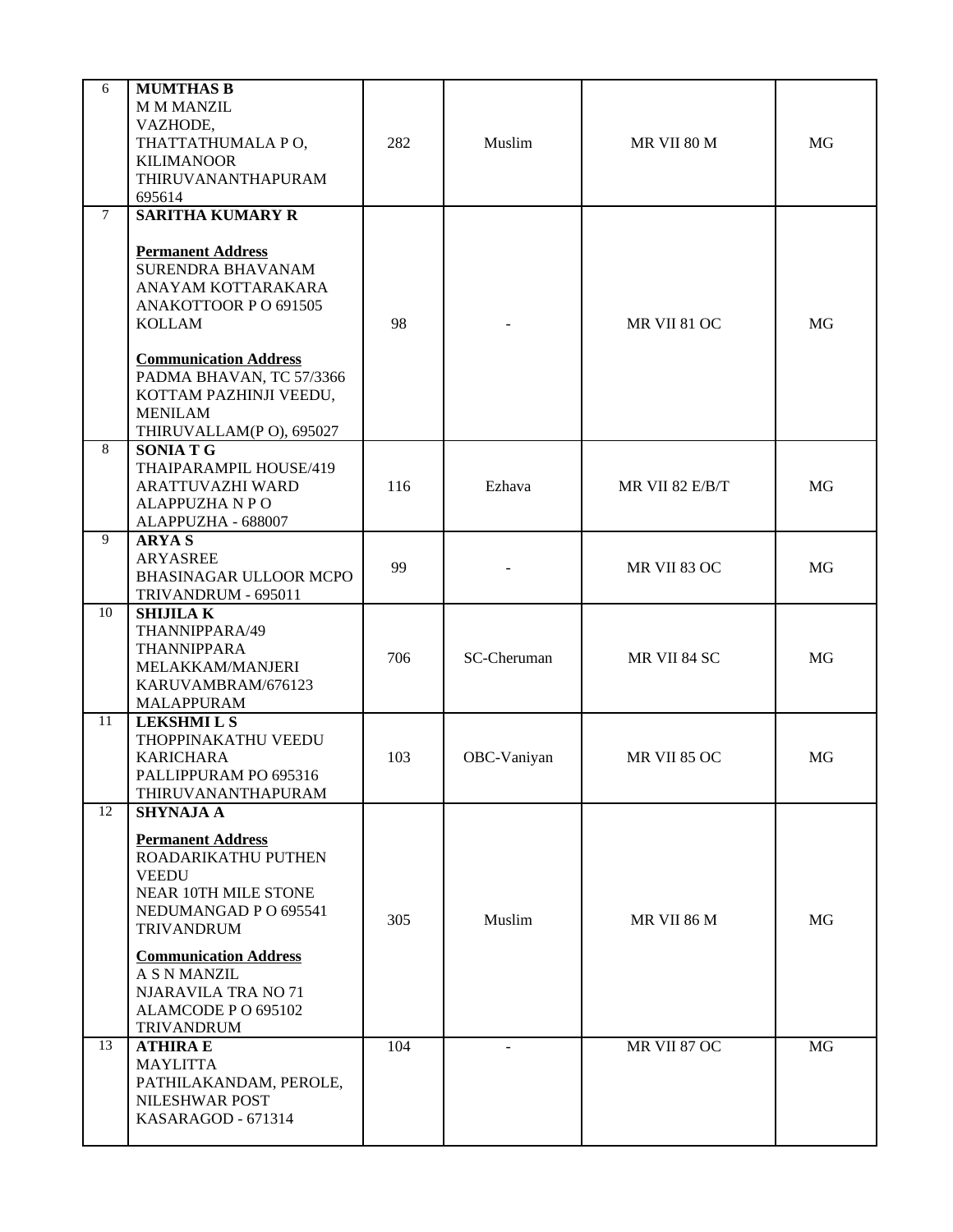| 14                                   | <b>ARUNKUMAR V R</b><br><b>VINAYA NIVAS</b><br><b>RAMAPURAM</b><br>THIRUVANANTHAPURAM<br>695123                                                                                                                                     | 124       | Ezhava              | MR VII 88 E/B/T | <b>MG</b>    |  |  |
|--------------------------------------|-------------------------------------------------------------------------------------------------------------------------------------------------------------------------------------------------------------------------------------|-----------|---------------------|-----------------|--------------|--|--|
| 15                                   | <b>SONU THOMAS</b><br><b>SREYAS</b><br>JOSEPH LANE,<br><b>KACHANI</b><br>KARAKULAM P O PIN:695564<br>THIRUVANANTHAPURAM                                                                                                             | 107       |                     | MR VII 89 OC    | MG           |  |  |
| $16*$                                | <b>ISWARYA RAJENDRAN</b><br><b>ISWARYA BHAVAN</b><br>VADAKKUKARA EAST<br><b>UMAYANALLOOR PO</b><br>KOLLAM - 691589                                                                                                                  | 109       | <b>OBC-Chetties</b> | MR VII 91 OC    | MG           |  |  |
| $17*$                                | <b>SEETHAL RV</b><br><b>Permanent Address</b><br>VILAYILVEEDU<br>MANCHADIMOODU<br>THIRUVANANTHAPURAM<br>695304<br><b>Communication Address</b><br>VILAYILVEEDU<br>MANCHADIMOODU<br>CHIRAYINKEEZHU P O<br>THIRUVANANTHAPURAM         | 125       | OBC-Vanika-vaisya   | MR VII 90 OBC   | <b>MG</b>    |  |  |
| 18                                   | <b>DEEPAOP</b><br>THAZHATHETHIL HOUSE<br>VADAKKUMPADAM<br>VADAKKUMPARAM PO,<br>VANIYAMBALAM VAI<br>MALAPPURAM - 679339                                                                                                              | R-5 ST/SL | ST-Mala Panicker    | MR VII 92 ST    | MG           |  |  |
| 19                                   | <b>BASIL MATHEW EALIAS</b><br>KANDOTHNIRAPPEL<br>EDAKKATTUVAYAL<br>ERNAKULAM - 682313                                                                                                                                               | 110       |                     | MR VII 93 OC    | MG           |  |  |
| MR VII 94 LC/AI TPO to keep 50% Rule |                                                                                                                                                                                                                                     |           |                     |                 |              |  |  |
| 20                                   | <b>NEETHURJ</b><br><b>Permanent Address</b><br>MELE POOVAN VEEDU<br><b>PLAVOOR</b><br>AMACHAL PO - 695572<br>THIRUVANANTHAPURAM<br><b>Communication Address</b><br><b>S S NIVAS</b><br><b>MADANPARA</b><br>NARUVAMOODU PO<br>695528 | 111       |                     | MR VII 95 OC    | <b>KVASU</b> |  |  |

**\*** The position of the starred candidates has been interchanged in order to maintain seniority as per rank order.